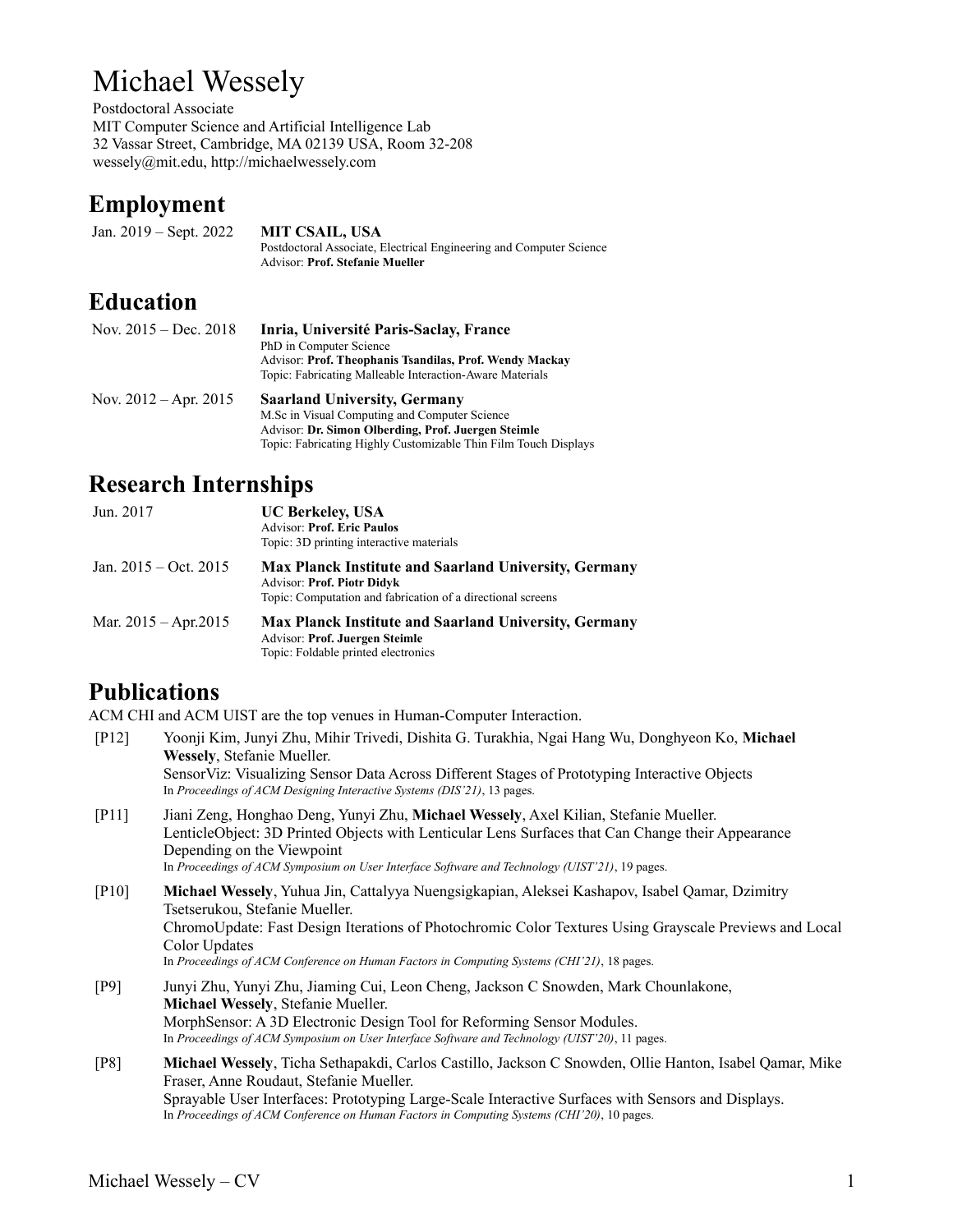- [P7] Ollie Hanton, **Michael Wessely**, Stefanie Mueller, Mike Fraser, Anne Roudaut ProtoSpray: Combining 3D Printing and Spraying to Create Objects with Interactive Displays. M In *Proceedings of ACM Conference on Human Factors in Computing Systems (CHI'20)*, 10 pages. **Best Paper Honorable Mention Award** *(top 5% of submissions)* [P6] Yuhua Jin\*, Isabel Qamar\*, **Michael Wessely\***, Aradhana Adhikari, Katarina Bulovic, Parinya Punpongsanon, Stefanie Mueller **[\*shared first authorship].** Photo-Chromeleon: Re-Programmable Multi-Color Textures Using Photochromic Dyes. In *Proceedings of ACM Symposium on User Interface Software and Technology (UIST'19)*, 11 pages. **Best Paper Award** (top 1% of submissions)*,* **Best Talk Award** [P5] **Michael Wessely**, Theophanis Tsandilas, and Wendy E. Mackay. Shape-Aware Material: Interactive Fabrication with ShapeMe. In *Proceedings of ACM Symposium on User Interface Software and Technology (UIST'18)*, 10 pages. [P4] Michal Piovarči, **Michael Wessely**, Michał Jagielski, Marc Alexa, Wojciech Matusik, and Piotr Didyk. Design and Analysis of Directional Front Projection Screens. In *Journal 'Computers and Graphics'*, 2018, 12 pages. [P3] Michal Piovarči, **Michael Wessely**, Michał Jagielski, Marc Alexa, Wojciech Matusik, and Piotr Didyk. Directional Screens. In *Proceedings of ACM Symposium on Computation Fabrication (SCF'17)*, 10 pages. [P2] **Michael Wessely**, Theophanis Tsandilas, and Wendy E. Mackay. Stretchis: Fabricating Highly Stretchable User Interfaces. In *Proceedings of ACM Symposium on User Interface Software and Technology (UIST'16)*, 2016, 7 pages. [P1] Simon Oberding, **Michael Wessely**, Jürgen Steimle.
	- PrintScreen: Fabricating Highly Customizable Thin-Film Touch-Displays. In *Proceedings of ACM Symposium on User Interface Software and Technology (UIST'14)*, 2014, 10 pages. **Best Paper Award (top 1% of submissions)**

### **Non-Peer-Reviewed or Juried Publications**

- [NP6] Isabel P. S. Qamar, Sabina W.Chen, Dimitri Tskhovrebadze, Paolo Boni, **Michael Wessely**, Stefanie Mueller. ChromoPrint: A Multi-Color 3D Printer Based on Reprogrammable Photochromic Resin In *Late Breaking Work, CHI'22*
- [NP5] Faraz Faruqi, Kenneth Friedman, Leon Cheng, **Michael Wessely**, Sriram Subramanian, Stefanie Mueller. SliceHub: Augmenting Shared 3D Model Repositories with Slicing Results for 3D Printing In *Late Breaking Work, CHI'22*
- [NP4] Faraz Faruqi, Kenneth Friedman, Leon Cheng, Michael Wessely, Sriram Subramanian, Stefanie Mueller. SliceHub: Augmenting Shared 3D Model Repositories with Slicing Results for 3D Printing arXiv:2109.14722
- [NP3] Yuhua Jin, Isabel Qamar, Michael Wessely, Stefanie Mueller. Photo-Chromeleon: Re-Programmable Multi-Color Textures Using Photochromic Dyes. In ACM SIGGRAPH 2020 Emerging Technologies (SIGGRAPH '20).
- [NP2] Jingy Li, Michael Wessely, Sean Follmer, Stefanie Mueller. Summer School for Computational Fabrication and Smart Matter. IEEE Pervasive Computing 2017.
- [NP1] Simon Olberding, Juergen Steimle, Michael Wessely. Digital Fabrication of flexible Touch-Displays. Mensch&Computer Workshopband 2014.

### **Demonstrations**

… of physical prototypes during hands-on sessions

- [D10] MorphSensor: A 3D Electronic Design Tool for Reforming Sensor Modules ACM UIST 2020
- [D9] ProtoSpray: Combining 3D Printing and Spraying to Create Objects with Interactive Displays ACM CHI 2020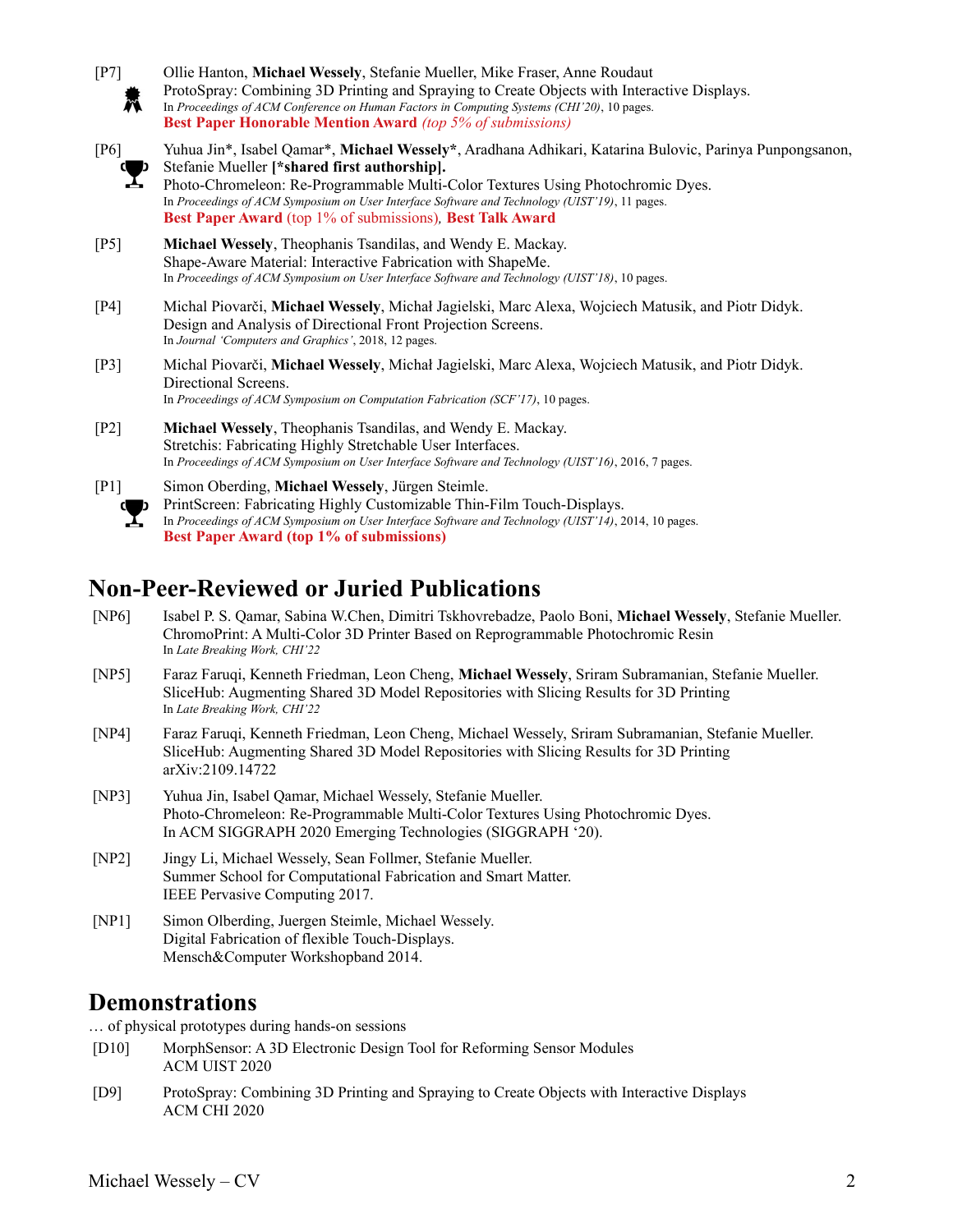| [D7] | Photo-Chromeleon: Re-Programmable Multi-ColorTextures Using Photochromic Dyes<br>ACM UIST 2019                    |
|------|-------------------------------------------------------------------------------------------------------------------|
| [D6] | Interactive Tangrami: Rapid Protoyping with Modular Paper-folded Electronics<br>ACM UIST 2018                     |
| [D5] | Shape-Aware Material: Interactive Fabrication with ShapeMe<br>ACM UIST 2018                                       |
| [D4] | Stretchis: Fabricating Highly Stretchable User Interfaces<br>ACM SCF 2017                                         |
| [D3] | Stretchis: Fabricating Highly Stretchable User Interfaces<br><b>ACM UIST 2016</b>                                 |
| [D2] | PrintScreen: Fabricating Highly Customizable Thin-Film Touch-Displays<br>ACM Symposium on Pervasive Displays 2015 |
| [D1] | PrintScreen: Fabricating Highly Customizable Thin-Film Touch-Displays<br>CeBIT 2015, One-week exhibition          |
|      |                                                                                                                   |

# **Awards**

| 2020 | <b>Best Paper Honorable Mention</b> for ProtoSpray [7] at CHI '20 |
|------|-------------------------------------------------------------------|
| 2019 | <b>Best Talk Award for Photo-Chromeleon [6] at UIST '19</b>       |
| 2019 | <b>Best Paper Award</b> for Photo-Chromeleon [6] at UIST '19      |
| 2014 | <b>Best Paper Award</b> for PrintScreen [1] at UIST '14           |

# **Conference Service**

| Program Committee                 | ACM UIST'20,'21,'22<br><b>ACM CHI'20, 22</b>                                                                                                                                                  |
|-----------------------------------|-----------------------------------------------------------------------------------------------------------------------------------------------------------------------------------------------|
| <b>Organizing Committee</b>       | ACM UIST'22: Demo Chair<br>ACM UIST '21: Social Events Chair<br>ACM UIST('18,'19): Publicity Chair                                                                                            |
| <b>Session Chair</b>              | ACM UIST'20, '21                                                                                                                                                                              |
| Reviewing<br>$(82 \text{ total})$ | ACM CHI ('17 - '22)<br>ACM UIST ('17 - '21)<br>ACM TEI ('18 - '20)<br><b>ACM DIS'19, '21</b><br><b>ACM NordiCHI'18</b><br>ACM SUI'18<br><b>ACM SIGGRAPH ASIA'18</b><br><b>ACM SIGGRAPH'21</b> |
| Student Volunteer                 | <b>ACM UIST ('17,'18)</b><br><b>ACM SCF'17</b>                                                                                                                                                |

# **Funding**

| \$130,000  | MIT Accenture Initiative (Tools for Designing with Smart Materials)                | 2021 |
|------------|------------------------------------------------------------------------------------|------|
| \$120,000  | MIT Accenture Initiative (Soft Connectors for E-Textiles)                          | 2021 |
| \$300,000  | MIT-Ford Initiative (Re-Programmable Multi-Color Textures using Photochromic Dyes) | 2019 |
| 8000 $\in$ | STIC Grant: Augmented Reality for Collaborative Physical Modeling and Design       | 2018 |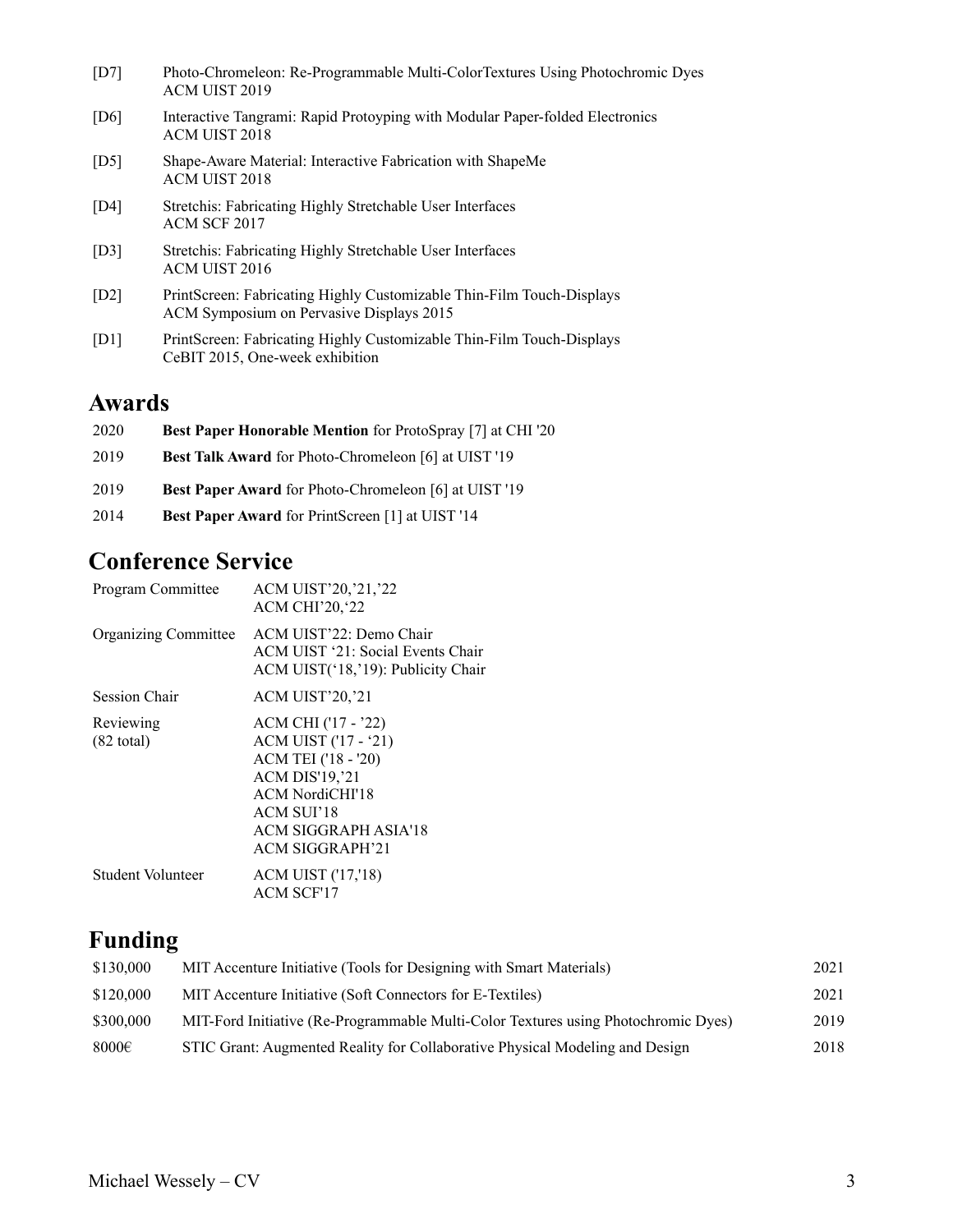# **Invited Talks**

| 2022 | Indiana University                                                                        |
|------|-------------------------------------------------------------------------------------------|
| 2022 | Aarhus University                                                                         |
| 2022 | Aalto University                                                                          |
| 2021 | 22 <sup>nd</sup> Advanced Imaging International Festival, South Korea                     |
| 2021 | University of Chicago, Host: Prof. Pedro Lopes                                            |
| 2021 | TU Dresden, Host: Prof. Ercan Altinsoy                                                    |
| 2021 | Stanford University, Host: Prof. Sean Follmer                                             |
| 2021 | Carnegie Mellon University, Host: Prof. Alexandra Ion                                     |
| 2021 | IST Austria, Host: Prof. Bernd Bickel                                                     |
| 2021 | ETH Zurich, Host: Prof. Matthias Kohler & Prof. Fabio Gramazio                            |
| 2021 | Functional Fabrics, MIT and AFFOA                                                         |
| 2020 | ACM ISS'20                                                                                |
| 2020 | EmTech, MIT Technology Review                                                             |
| 2020 | ACM SIGGRAPH, Emerging Technologies                                                       |
| 2019 | Harvard University, Host: Prof Robert D. Howe                                             |
| 2019 | MIT Nano Symposium                                                                        |
| 2018 | Fab14, Science and Research Panel<br>"Fab" is the major conference of the maker community |

### **Workshops**

| 2018 | Workshop on Print Technologies with Interactive Materials<br>Ruhr-West University, Germany |
|------|--------------------------------------------------------------------------------------------|
| 2018 | Workshop on Rapid Prototyping with Interactive Materials<br>Fab14, Toulouse, France        |
| 2015 | Inventor's Workshop on Printed Electronics, Saarland University, Germany                   |

### **Teaching**

#### 2021/ **Engineering Interactive Technologies**, MIT CSAIL

2020 Co-Lecturer with Prof. Stefanie Mueller & Course Developer ca. 30 students (undergrad)

> *The lecture covers practical and theoretical foundations of engineering interactive technologies. I developed practical labs that cover cutting edge fabrication technologies around printed electronics. The lectures introduce engineering related topics in HCI like sensing technologies, haptics, brain-computer interfaces, AR/VR, wearables, and tangibles.*

*Personal Rating from Students: 6.3 / 7*

2017 **Digital Fabrication**, Université Paris-Sud Co-Lecturer with Prof. Sarah Fdili ca. 25 students (undergrad)

> *This course gives an introduction to prototyping techniques like 3D printing, laser cutting, soldering, and engineering interactive objects with an Arduino and breadboards.*

2017 **Computer Graphics**, Ecole Polytechnique Paris-Saclay